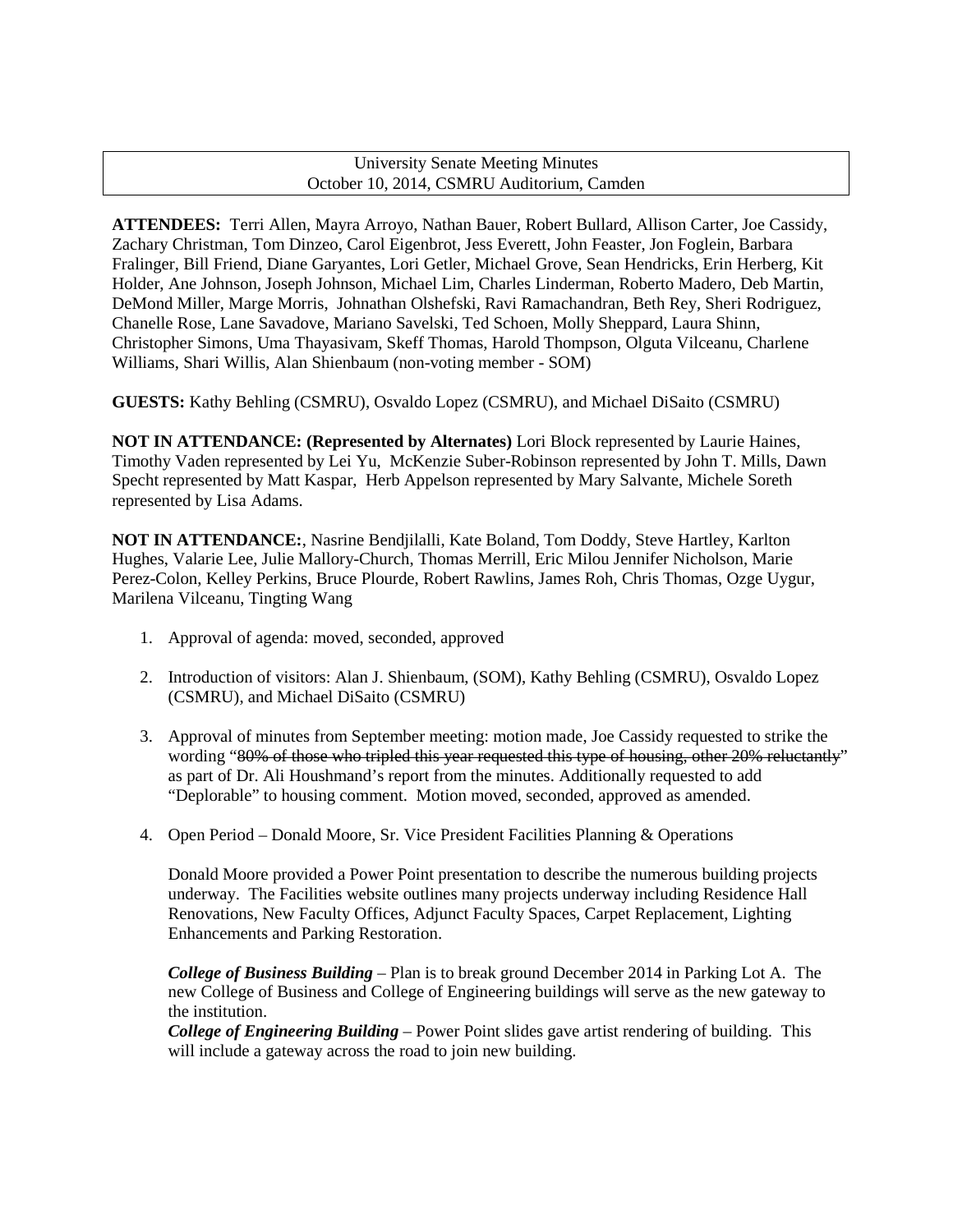*Parking* – 600-700 new parking spaces will be created with the relocation of the practice fields. Practice fields will be moved to West Campus. Once a person exits off of Rt. 55 Rowan University campus will begin.

*South Jersey Technology Park Expansion* – Three companies are potential occupants in the expansion to existing building.

*301 West High Street* – Downtown Glassboro, goal is to transform this building and will include an art gallery on the  $1<sup>st</sup>$  floor, classrooms, faculty offices, and meeting rooms on  $2<sup>nd</sup>$  and  $3<sup>rd</sup>$  floors. Bid for construction will start late in November.

*Housing* – Additional 1200-1400 beds are anticipated to be needed. Freshman and sophomore levels will be given consideration. Location to be the intersection of Main and Rt. 322 (currently Lot X), RFP is underway and will be a Developer Project (same as West Campus).

*6 East High Street* – Leasing as of November. This building will house a portion of the Art department, student publications, and Public Relations department.

*Rowan Hall facade repairs* – currently underway to remove the facade on front to waterproof exterior.

*Pfleeger Auditorium Renovation* – Completed. Replace seats, upgraded walls, lighting, etc. *Storm water and Landscape enhancement projects* – mitigate storm water flooding between Memorial and Linden Hall and includes regarding, landscaping, and protecting buildings from future damage.

*Memorial/Bunce Halls* – creating a park-like setting to fix water problems.

*Campbell Library 4th floor* – new flooring upgrade

*Camden Bank Building* - Addition will allow Rowan University to completely evacuate Camden County College building.

*Rowan-Rutgers Joint Health Science Building* – This will not use Rowan University funding. *Camden* – 400 Broadway location – Student housing for CSMRU students. Plan is to be completed by 2015.

## **Additional upcoming projects:**

301 High Street renovations Outdoor recreation facilities Bole Hall Administrative renovations (poor air quality conditions) Central Plant upgrades coinciding with facilities expansion Food Service – new vendor this year. Gourmet Dining - New "box" located next to Bunce Hall parking lot - opening soon. Gateway entrance – SGA wanted to give as a gift to RU – should be installed in November Knowledge is Power – Bronze Sculpture – will be located next to James Hall and will be delivered sometime in October. Rose Garden – completed and located next to Bole Hall Dr. Creamer Tribute – will be located near Library – arriving soon. Cooling Tower – located near student center – considering options for redeveloping area.

*Question:* To what degree have faculty been consulted (especially those with offices in these new buildings) and how has their positioning of placement and locations match classes with the needs? *Answer:* With each of the new buildings under construction we relied on the Dean's Associate Deans and Faculty chairs to lead discussions. Select faculty members have been in meetings. Presentations have been made to Engineering/Business faculty and staff. This is a coordinated effort and made through the dean's offices. *Comment:* No faculty input has been asked from the College of Creative Arts.

*Question:* As the College of Engineering grows, our majors need supporting classes in math and the sciences, so how we are going to advance without general classroom space? *Answer:* You are correct. We are currently looking to build a general purpose classroom (Linden Hall site) possible with a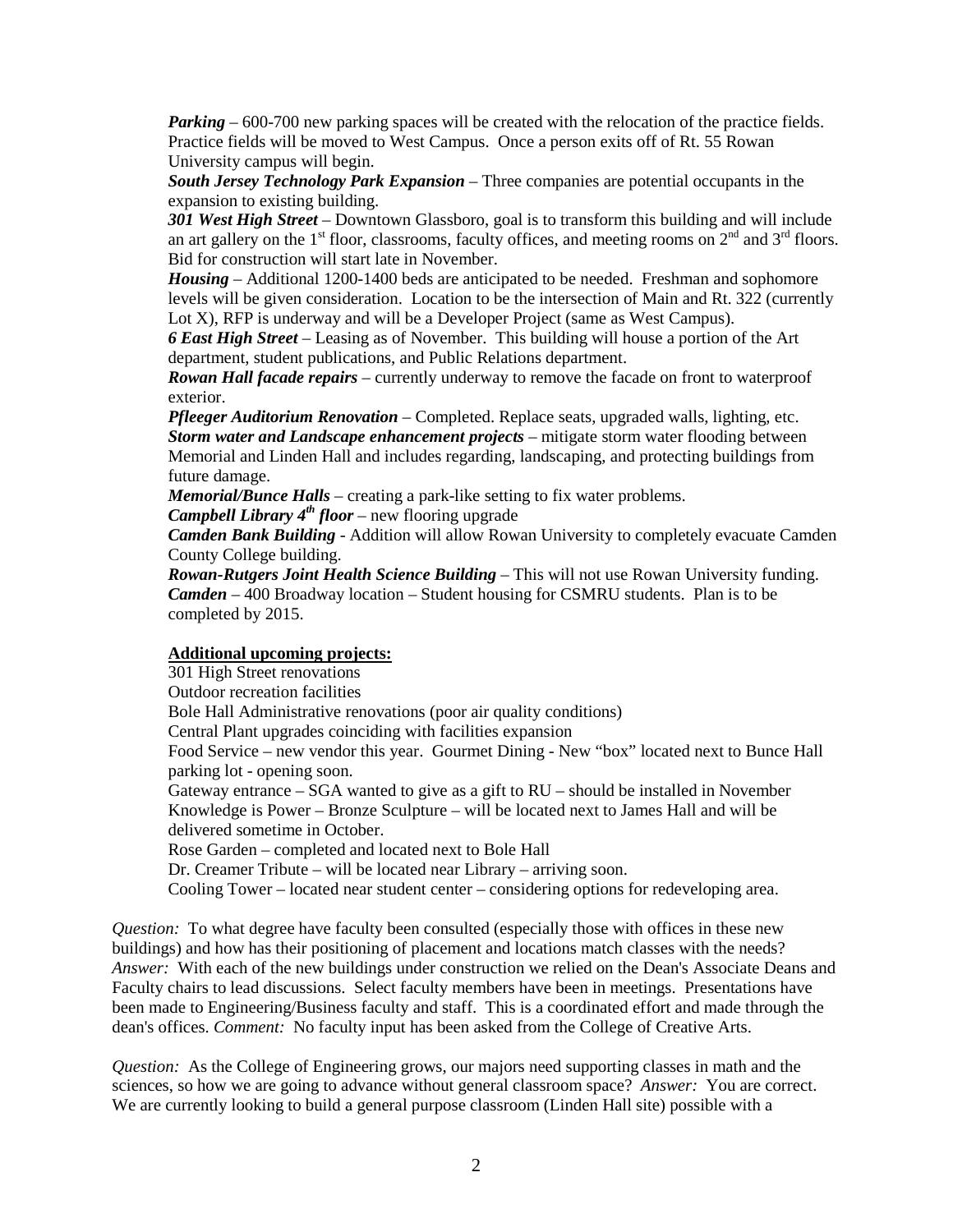projection of 3-4 years. This would include demolishing Linden and building a new general purpose classroom building. There is no funding right now to support this initiative.

*Question:* How will the parking situation be affected by losing the parking in the temporary lot by James Hall. *Answer*: Our goal is to not disturb the synergy of campus and during the break most of construction will be completed.

- 5. President's report
- Fixed tuition degree Dr. Houshmand is considering a fixed tuition degree. Students will sign up during the first semester at Rowan University and tuition will remain the same throughout the next four years. There will also be an option to pay by credit to finish the original degree plan past the 4 year period.
- Correct Senate Schedule now posted online
- Problems with Cloud-Based applications Acrobat Pro SBS not reliable as part of the cloud. If experiencing problems utilizing these Cloud-Based applications please create a list and send to Bill as there is a need to give IR a clear number of issues so they can be resolved.
- Academic Advising update The University will hire 12 new advisors this year. There is a serious problem with students not being advised on campus. Most of these new advisors will be embedded with individual departments for easier student access.
- Committee Updates

General Education Committee update - Mike Grove - Assessment pieces are being reviewed and Open Forums are being scheduled.

Curriculum Committee updates - Erin Herberg - Changes to curriculum proposal process – New, streamlined process. Please double check curriculum proposals - 50% are returned due to errors.

Sabbatical Committee - Mariano Savelski - All personnel MOAs are late this year.

*Question:* Is it advisable for senate to make recommendations as to how degree completion can be completed rather than told by administration? *Answer:* A large number of students have high numbers of credits. Some of these students have external circumstances that have led to problems. Bill has conferred with Rory McElwee - hard numbers are being compiled.

• Second reading: Resolution to Reauthorize University Scheduling System (page 3)

Steven Farney provided details on the scheduling system. Sunset provision requires this process. Motion made to reauthorize scheduling system, moved, seconded and approved.

*Question:* Who in the administration is in charge for giving and taking rooms? *Answer*: No deans have the authority to remove rooms. There is a process for this and from an administrative point of view this should not be happening.

*Question:* Who controls the keys and unlocking of rooms? *Answer:* This is currently being reviewed for a permanent fix so classrooms are available to everyone. There is an email address which is a better way to communicate with those individuals on the committee. [scheduling@rowan.edu](mailto:scheduling@rowan.edu)